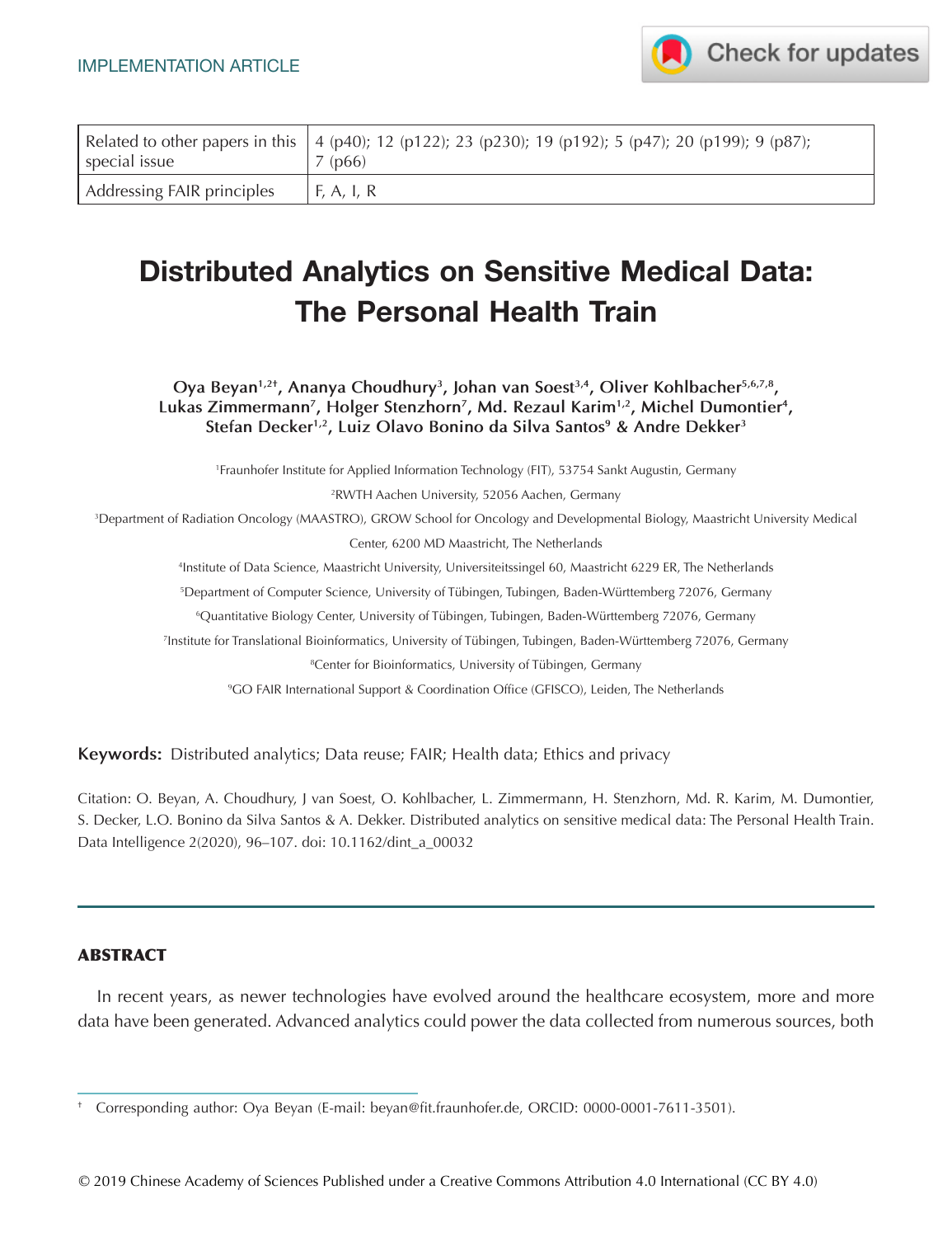from healthcare institutions, or generated by individuals themselves via apps and devices, and lead to innovations in treatment and diagnosis of diseases; improve the care given to the patient; and empower citizens to participate in the decision-making process regarding their own health and well-being. However, the sensitive nature of the health data prohibits healthcare organizations from sharing the data. The Personal Health Train (PHT) is a novel approach, aiming to establish a distributed data analytics infrastructure enabling the (re)use of distributed healthcare data, while data owners stay in control of their own data. The main principle of the PHT is that data remain in their original location, and analytical tasks visit data sources and execute the tasks. The PHT provides a distributed, flexible approach to use data in a network of participants, incorporating the FAIR principles. It facilitates the responsible use of sensitive and/or personal data by adopting international principles and regulations. This paper presents the concepts and main components of the PHT and demonstrates how it complies with FAIR principles.

#### 1. INTRODUCTION: MOVING FROM CENTRALIZED DATA SHARING TO EMPOWERING DATA OWNERS TO GAIN CONTROL OVER DATA REUSE

Data-driven technologies are changing business, our daily lives, and the way we conduct research more than ever. In recent years, more and more data have been generated in the healthcare ecosystem. The data contain potential knowledge to transform health care delivery and life sciences. Advanced analytics could potentially power the data collected from numerous sources to improve prevention, diagnosis and treatment of diseases, as well as supporting individuals and societies to maintain their health and well-being.

The era of exponential growth of data has also witnessed the increase of risk involved in sharing them. Countries are quickly adopting policies and formulating laws that regulate the collection, use, and sharing of personal data. The data protection law in the USA, the HIPAA Act, limits sharing sensitive data. In the European Union, the General Data Protection Regulation sets a well-formulated directive for securing confidentiality and privacy of citizens so that the data are not available publicly without explicit, well informed specific consent, and cannot be used to identify a subject without additional information stored separately [1]. PIPEDA in Canada, the Data Protection Act (PDA) in the UK, the Russian Federal Law on Personal Data, the IT Act in India and the China Data Protection Regulations (CDPR), all reflect the increasing global awareness regarding the importance of data privacy and confidentiality [2, 3, 4, 5, 6]. Patients and the general public are becoming more and more aware about the use of their personal data and are becoming more reluctant about sharing data. The current norm is that disclosure of health data without proper consent is a breach of privacy, which harms the fundamental right of freedom from intrusion or interference by others. Organizations that safeguard trusted information have thus a duty to ensure confidentiality [7]. Alternatively, anonymization and data masking are common solutions applied to protect privacy, although these methods cannot totally mitigate the risk of re-identification [8]. Big data analytics applications increase the risk of (re)identification, since linking various data sources increases the amount and quality of information [3, 9]. These high dimensional data sets can be used to infer sensitive information at the individual or at the subpopulation level.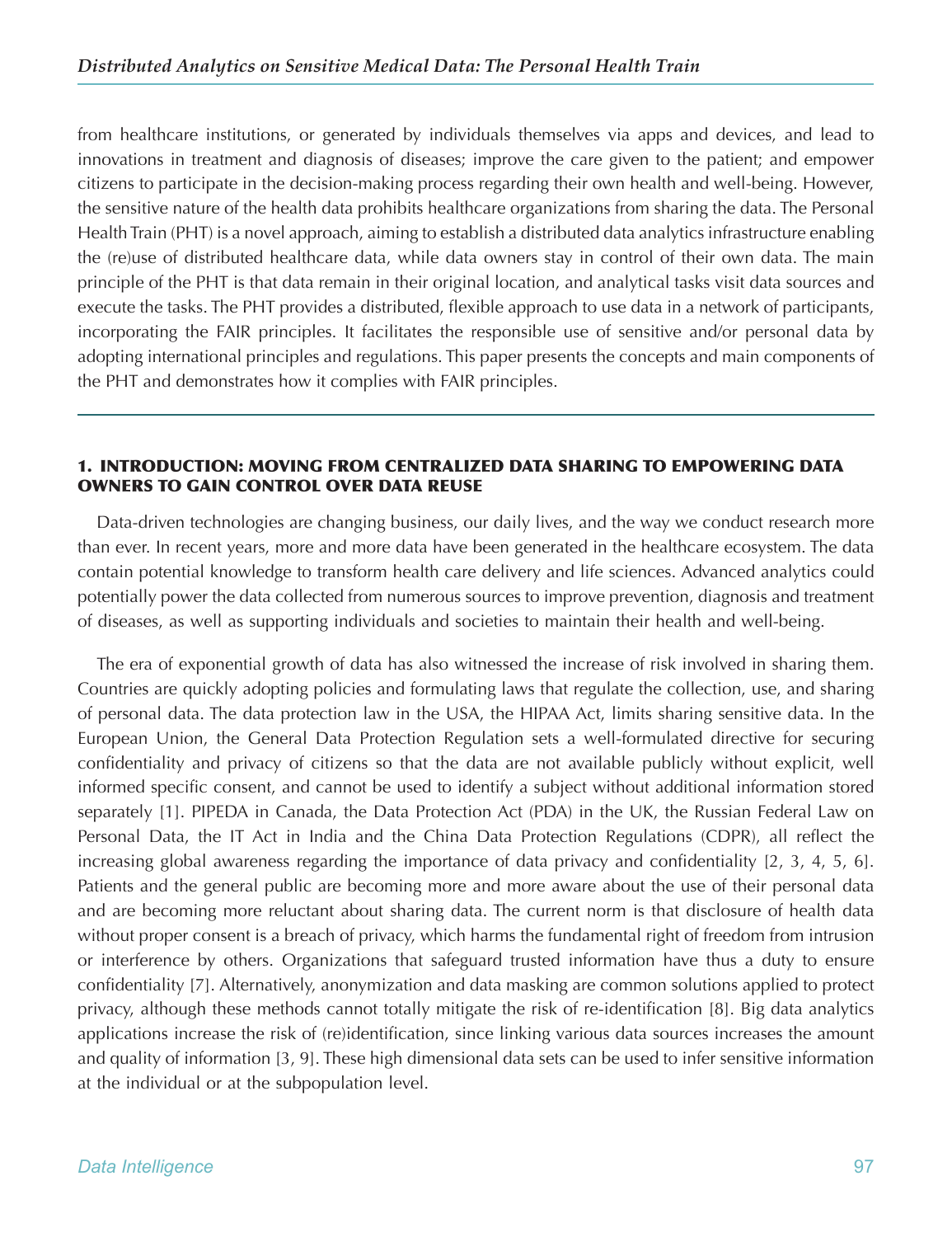Due to ethical concerns, a huge amount of usable health data is currently trapped inside the organizational boundaries of hospitals, clinics and within patients' devices. Many healthcare institutions implement centralized repositories by pooling data from multiple systems into data warehouses or data lakes [10]. Sharing these data out of the organization's boundaries is not a viable solution since the anonymization of data may not be possible for certain data types such as genomic data and also since linking data sets increases the re-identification risk. Alternatively, research communities build domain-specific data infrastructures [11] e.g., bioinformatics, cohort studies, clinical research or biobanks. The problem of accessing data outside of the network remains, and since data are collected for a specific use and duplicated outside of the first data source, it limits the record linkage and integration of multimodal data.

As a technical solution to centralized data sharing, i2b2 or DataShield provide software and tools to support querying and analysis of sensitive data in a distributed fashion by proposing their own technology stack and tools [12, 13, 14]. Nonetheless, since health data are generated and stored in a highly diverse system by heterogeneous stakeholders, it is very unlikely that these infrastructures will converge on a single solution.

Another aspect is social and cultural. The sensitive nature of health data makes individuals and institutions hesitant to share their data. From the public perspective, people are more willing to accept and participate in data sharing if they are informed about existing safeguards and governance mechanisms. They are willing to contribute to science for better care and wellbeing; however, they want to decide who can use their data, for what purposes and make sure data users are accountable for their actions. A survey among 603 secondary data users shows that 56% of the researchers who are willing to share their data demand a context with access control, and want to have a say or at least knowledge regarding the use of the data [15]. The current data sharing practice does not allow the owners to decide who can access the data and for which purpose. Although data sharing and licensing agreements set terms and conditions such as the limitation to a certain number of research purposes, the conditions of data transfer, not allowing attempts to establish individual identities or a maximally allowed time before data have to be destroyed, once data is out of the institutional boundaries, there is no mechanism for enforcement of these policies.

The Personal Health Train (PHT) proposes an alternative approach which encompasses both technological and social aspects of sensitive data reuse. When data sharing is not achievable, using distributed analytics on distributed data becomes a viable solution. The PHT does not require the transfer of data from the holding entity. Rather than moving the data to the requester, it moves the analytics tasks to the data repositories and executes the tasks in a secure environment. In this approach, the owner of the data can remain in control and decide which part of the data will be analyzed for which specific purposes and by whom. This new approach requires discovering, understanding, exchanging and executing analytics tasks with minimum human intervention

FAIR principles becomes relevant not only for data but also for analytics tasks. In the fragmented landscape of data, interoperability and accessibility can be ensured by applying FAIR principles to the analytics tasks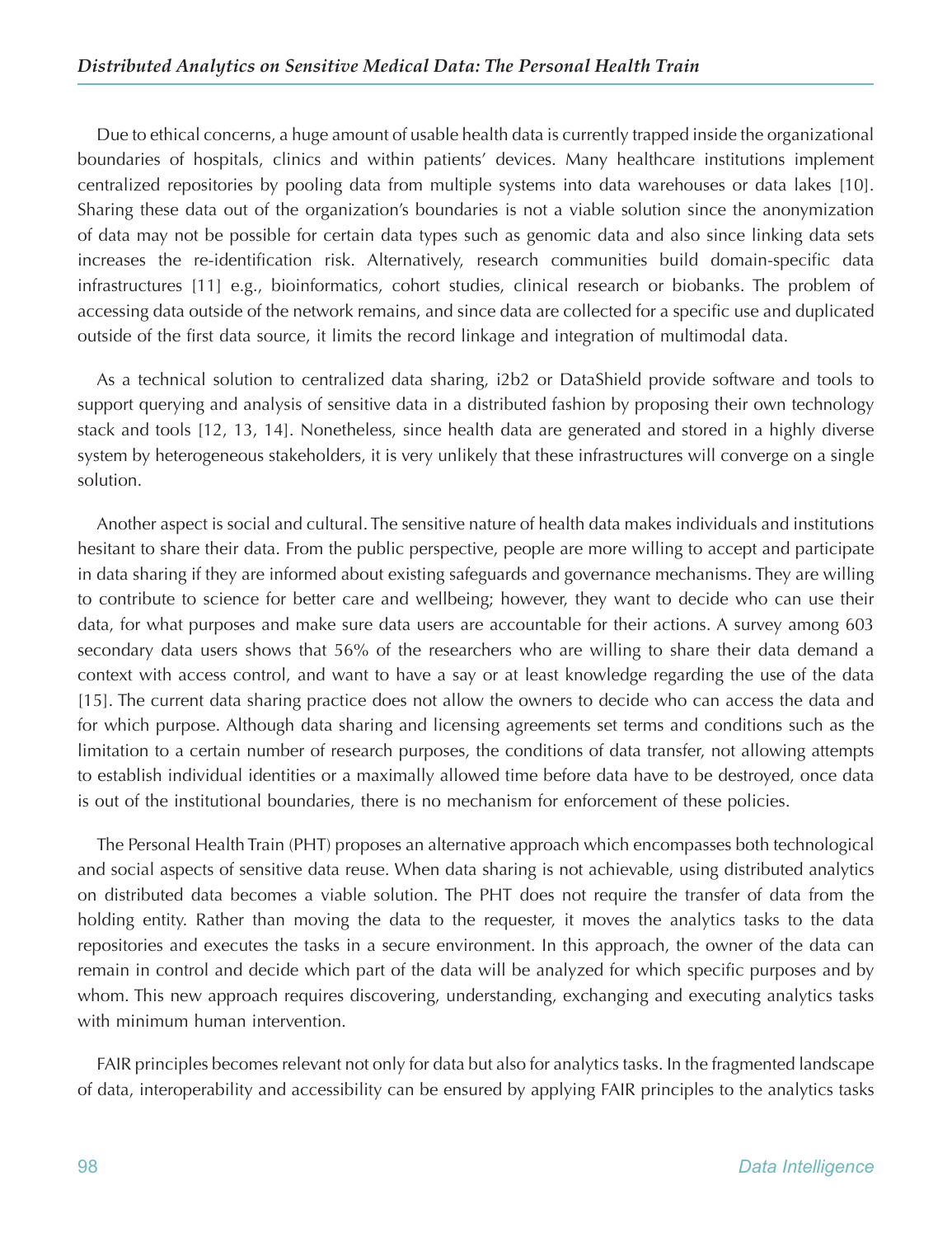and system components that interact with these tasks. In this paper, we will demonstrate the application of FAIR principles to the Personal Health Train approach.

### 2. AN OPEN ECOSYSTEM WHERE DATA MEETS ANALYTICS: MACHINE READABILITY AT THE CORE

The Personal Health Train provides an infrastructure to support distributed and federated solutions that utilize the data at the original location. Typically health data are produced by diverse sources, including care institutions, biomedical researchers, imaging facilities, clinical and population studies, genomic sequencing centers and by citizens themselves. It creates an open ecosystem by making self-contained, machine-readable analytics task exchangeable and executable in diverse systems. The PHT does not prescribe any specific standard or technology for data, and instead, it only requires publishing individual choices as metadata. The PHT focuses on making data, tasks, processes and algorithms findable, accessible, interoperable and reusable (FAIR). As a result, it enables data providers and data users to match FAIR data to FAIR analytics and empowers them to make informed decisions about participating in specific applications.

The PHT provides an alternative solution to reuse the data in institutional data silos or citizens' personal data stores. It targets maximal interoperability between diverse systems, by focusing on machine-readable and interpretable data, metadata, workflows and services. The core design principle is to give data owners authority to decide and monitor the use of their data. Eventually, this will lead to the creation of the Internet of FAIR data and services that operates on personal health data that can never be completely open.

An example application is training of patient surviving prediction model. The particular case requires to assess and analyze a large amount of real-world, high-dimensional, multimodal personal data. In the health domain, this corresponds to information such as longitudinal medical records, diagnostics tests such as imaging, genomic profiles, and patient-generated health data and outcomes via apps and wearable devices. To discover hidden patterns, the full data set should be made available to the machine learning task, but the privacy-driven requirement of data minimization limits the personal data to those elements deemed directly relevant and necessary to accomplish a specified purpose. The PHT approach could unleash the potential of big data analytics for personal data without compromising privacy. The machine learning model can be sent across various health-care providers through the PHT infrastructure without data ever leaving the organizational boundaries [16, 17].

The PHT defines the following three core components:

**Station**: Provides curated, confidential data and acts as FAIR data points. Stations expose data in a discoverable format, define an interface to execute queries, provide computational resources and execute analytic tasks in a secure environment. Stations are registered and the schemas and the metadata of the data provided by a Station are published through *Station Registries*.

**Train:** Data Consumers intend to access privacy-sensitive data from multiple curators and to execute a data analytics algorithm to derive insights from the data. They formulate the queries and specify the analytics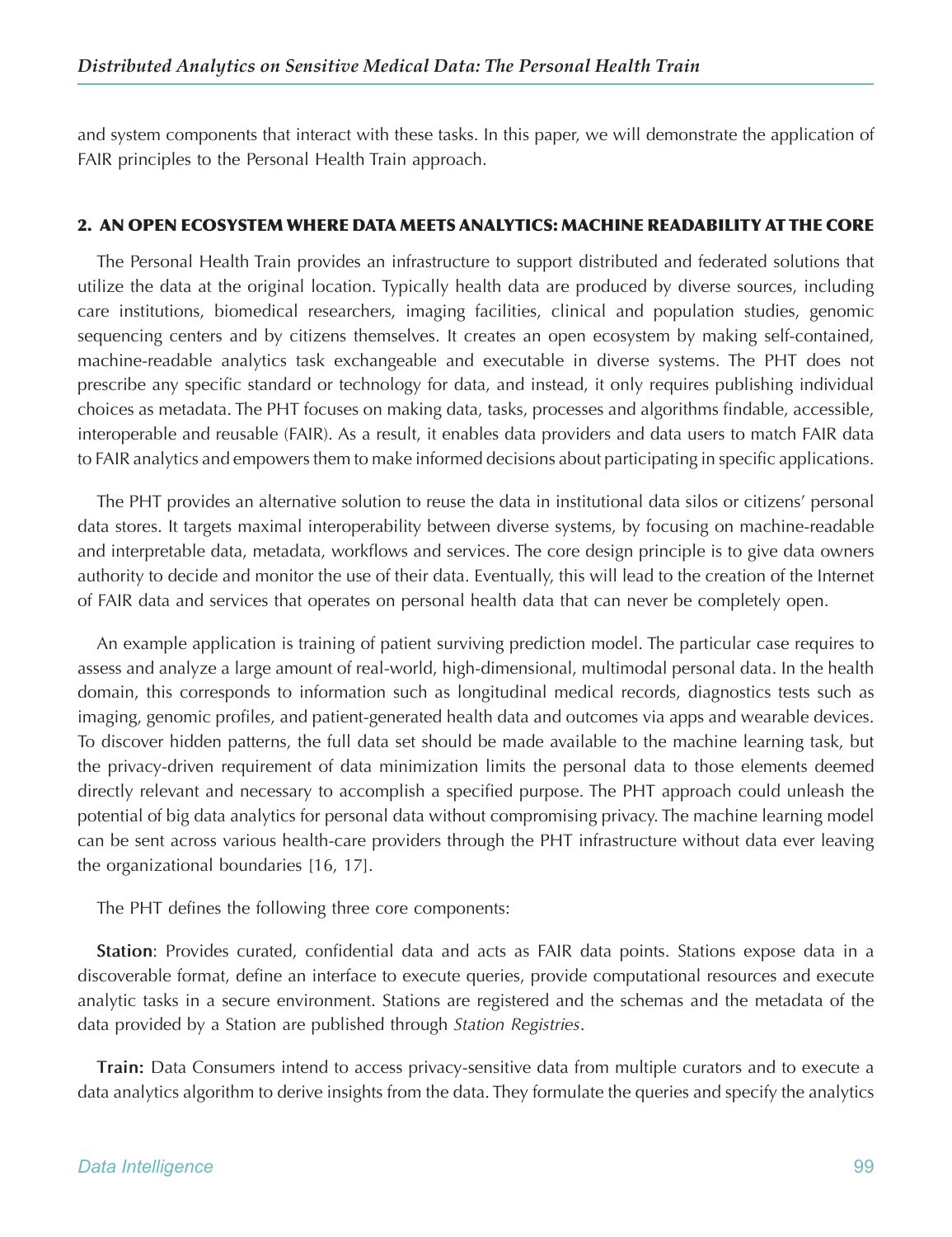algorithm. The set of all artifacts required to execute the distributed algorithm and return the results is called a "Train". A Train is identified by a Digital Persistent Identifier (PID) and contains a self-sufficient message with all the information required to transfer code and result between the relevant parties. Trains may be simple or complex with different kinds of wagons that are also digital uniquely identifiable objects. Each wagon may have its own resources with many different types. A Train carries different components; namely, metadata that stores the Train's unique digital persistent identifier, study description, the query used in data extraction, analytics for data utilization and aggregation for result integration. Once specified, the consumer uploads the Train to the *Train Repository* and sends the reference of the Train to the handling Station. Trains are registered in a *Train Registry* to make them identifiable. The consumer has no direct access to the data sources and humans are entirely decoupled from the computation phase until the algorithm has finished.

**Handler (Track):** Acts as a gateway between the consumer and the curators. It orchestrates communication by receiving self-sufficient Trains from the consumer and forward them to selected Stations. It may act as a broker and may aggregate results from multiple curators. It manages Train and Station states and logs the transaction information for future auditing. Essentially, the Track is a centralized point of trust. The Train dispatcher module of the Track transfers the PHT Train either as payload or as a reference. Container execution modules at the Station (platforms in the PHT metaphor) consume the PHT Train and execute the provided algorithm. The results from different Stations are evaluated and aggregated by the Track and sent back to the consumer.

The PHT proposes a technology agnostic implementation by definition of a commonly agreed Train metadata. By design, it enables shipment of any analytic task written in any programming language. Figure 1 sketches a high-level representation of the various components of the PHT architecture.



**Figure 1.** Main components of the PHT architecture.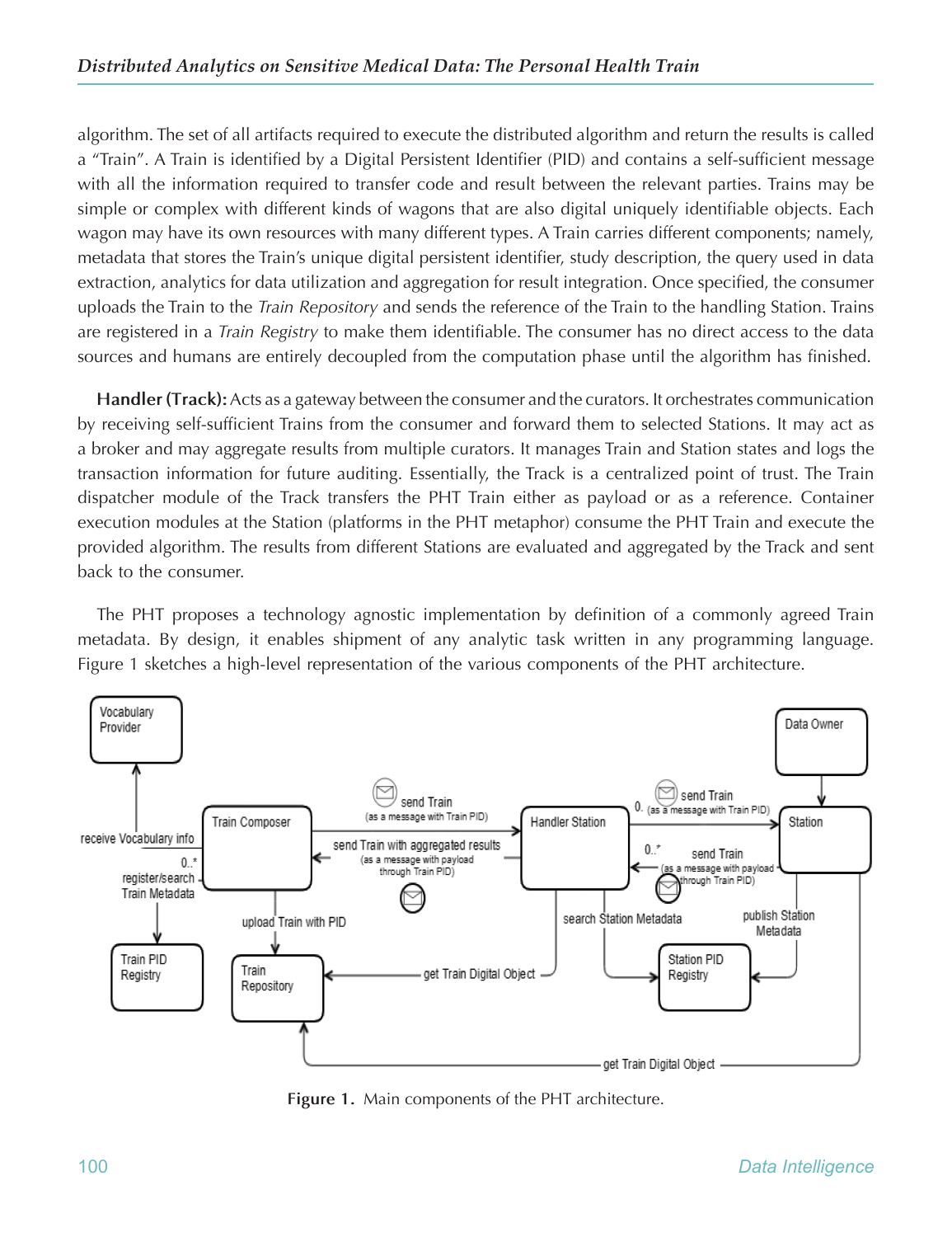#### 3. FOLLOWING FAIR PRINCIPLES FOR DISTRIBUTED ANALYTICS

FAIR refers to a set of guiding principles that aims to enhance the ability of machines and individuals to automatically find and use data [18, 19]. Although it is originally designed for data management and stewardship with a focus on making data self-explainable and discoverable, it can be applied to any digital object with a goal to create an integrated and harmonized domain to support reusability [20]. The PHT approach promotes improving the reuse of data by sharing analytics, which can interact with the data and complete its task without giving access to the end user. Within the PHT, the FAIR principles are applied to both the Train and Station concepts, keeping in mind that the goal is enhancing the reusability of distributed data with distributed analytics.

Clearly, making data self-explainable and discoverable goes a long way to ensure reusability. However, this may not always be possible, specifically when data are sensitive and have not been collected for research purposes. In the case of data collected during routine healthcare, for example, it is likely that data are stored in heterogeneous systems and follow the data standards imposed by the requirements of daily transactions, such as HL7 or DICOM, which might not support the desired level of metadata and persistent identification schemes. Therefore, the PHT needs to interact with data repositories, which may or may not follow FAIR principles, despite the fact that having FAIR data is highly desirable. Participating data repositories independently decide at which degree they will support FAIR data. They act as FAIR data points [21] by implementing custom interfaces supporting the computational task that reuses data.

The PHT sets the machine readability at the core, aiming for maximal interoperability between diverse systems. Therefore, it is well aligned with FAIR principles. The components of the PHT infrastructure support FAIR principles at varying degrees (Figure 2).



**Figure 2.** Applicability of FAIR principles to the components of the PHT.

**Station Private:** Access to health data has restrictions which derive from the original consent obtained by the patient or from data protection policies of involved institutions [22]. These data should be kept in a secure part of the Station which is not accessible by external data consumers. FAIR is not a requirement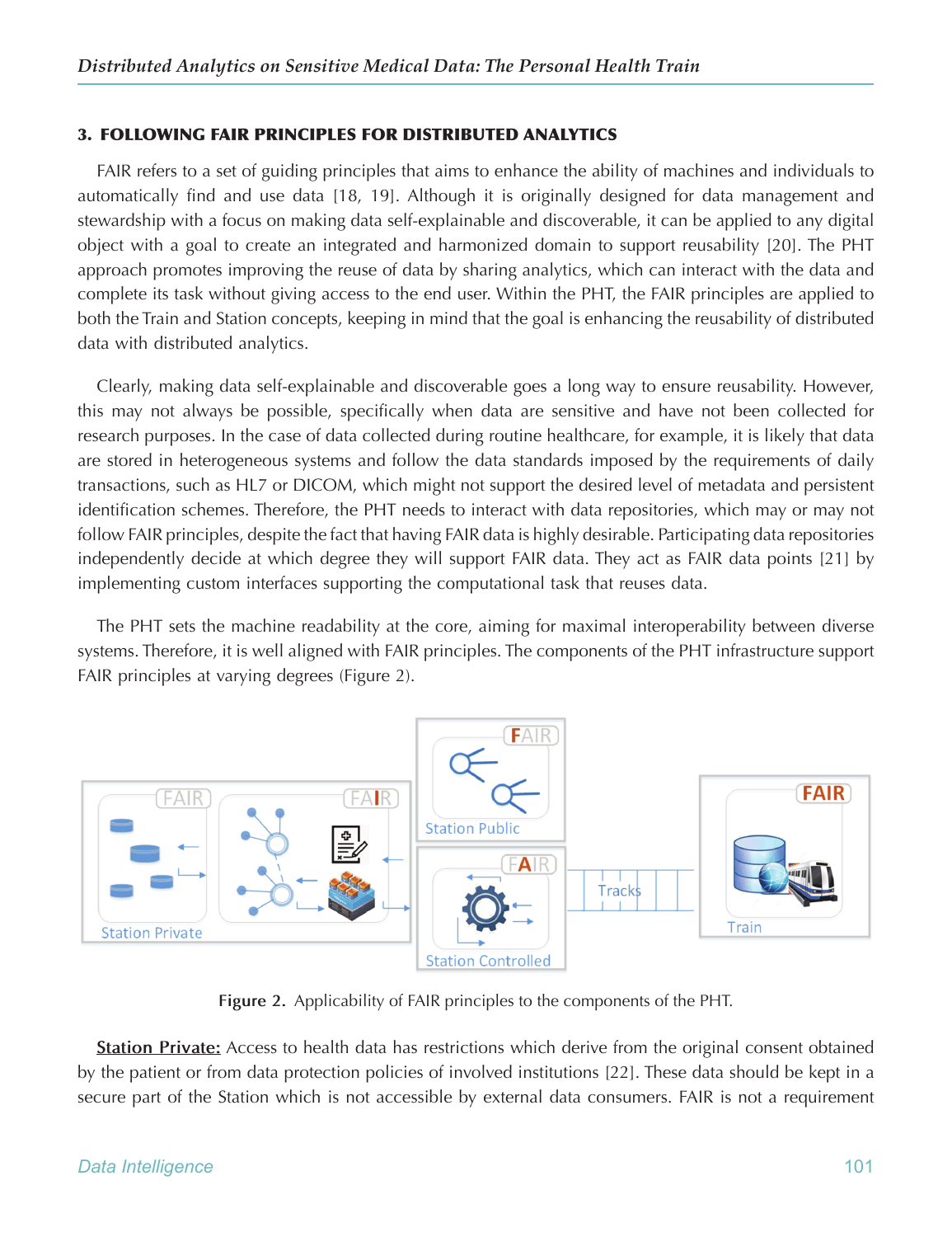for the private part of data repositories data and metadata reside in, which may follow preferred institutional standards. However, the access of the analytics tasks should be supported by having a queriable consent, a mechanism to link data sets, and a virtual layer to support integrated queries over diverse data sets. Therefore, it requires applying a formal and shared knowledge representation. In conclusion, the private part of the Station should support *Interoperability*.

**Station Controlled:** This part of the Station provides a secure environment for executing analytics tasks. It supports *Accessibility* by following standardized communication protocols to discover and receive Trains. Analytics tasks can be delivered with open, free and universally implementable protocols mandating authentication and authorization procedure. Access control to data resides in the sovereignty of the Station, but results are communicated with open protocols. Ideally, ontology-based access control can be applied [23].

**Station Public:** Each Station is uniquely identified with a persistent identifier and registered in a registry with its metadata. It improves findability by publishing the metadata about the data repositories, as well as the computational environment.

**Trains:** Data analytics tasks support all four dimensions of FAIR metrics. They are *Findable*, as Trains are uniquely and persistently identified resolvable digital objects that are registered in a Train Registry, searchable by their metadata. Train objects are persistently stored in repositories that contain all source and environment information required to

What FAIRness means for a PHT Station:

- · [\(F\)](https://w3id.org/fair/principles/terms/F) As a data owner, I want to provide enough metadata to be discoverable and published by Station registry;
- · [\(I](https://w3id.org/fair/principles/terms/I)[+A\)](https://w3id.org/fair/principles/terms/A) As a Station administrator, I want to judge if a specific Train can use my data (e.g. compatible data standards), or if I have the required computational resources (e.g., metadata descriptions of Trains) before I provide a permission;
- · [\(I](https://w3id.org/fair/principles/terms/I)[+A\)](https://w3id.org/fair/principles/terms/A) As a Station administrator/dispatcher, I want to set a mechanism to prevent a high demand for computational resources (e.g., prevent a crash in the Station);
- $\bullet$  [\(I](https://w3id.org/fair/principles/terms/I)[+A\)](https://w3id.org/fair/principles/terms/A) As a Station administrator, I want to interact with Trains through defined interfaces for providing data input, and executing the tasks.

What FAIRness means for a PHT Train:

- · [\(F\)](https://w3id.org/fair/principles/terms/F) As a data consumer, I want to find already implemented Trains for a specific task (e.g. calculate hospital readmission rates for a specific case) (Train metadata);
- $\bullet$  [\(F+](https://w3id.org/fair/principles/terms/F)[R](https://w3id.org/fair/principles/terms/R)) As a data consumer/owner, I want to find exactly the same Train without any change after two years to replicate the computation (persistency policy for Trains);
- $\bullet$  [\(A](https://w3id.org/fair/principles/terms/A)[+I\)](https://w3id.org/fair/principles/terms/I) As a data owner, I want to guarantee that the Train deposited and persistently identified in a repository, is the same Train that I receive (e.g. methods such as checksum);
- · [\(A](https://w3id.org/fair/principles/terms/A)) As a data consumer, I want to guarantee that the Train that I am sending over public network is securely transferred (is there a mechanism e.g. some public/private keys);
- · [\(A](https://w3id.org/fair/principles/terms/A)) As a data consumer/owner, I want to apply authorization and authentication policies to Train repositories for identity management.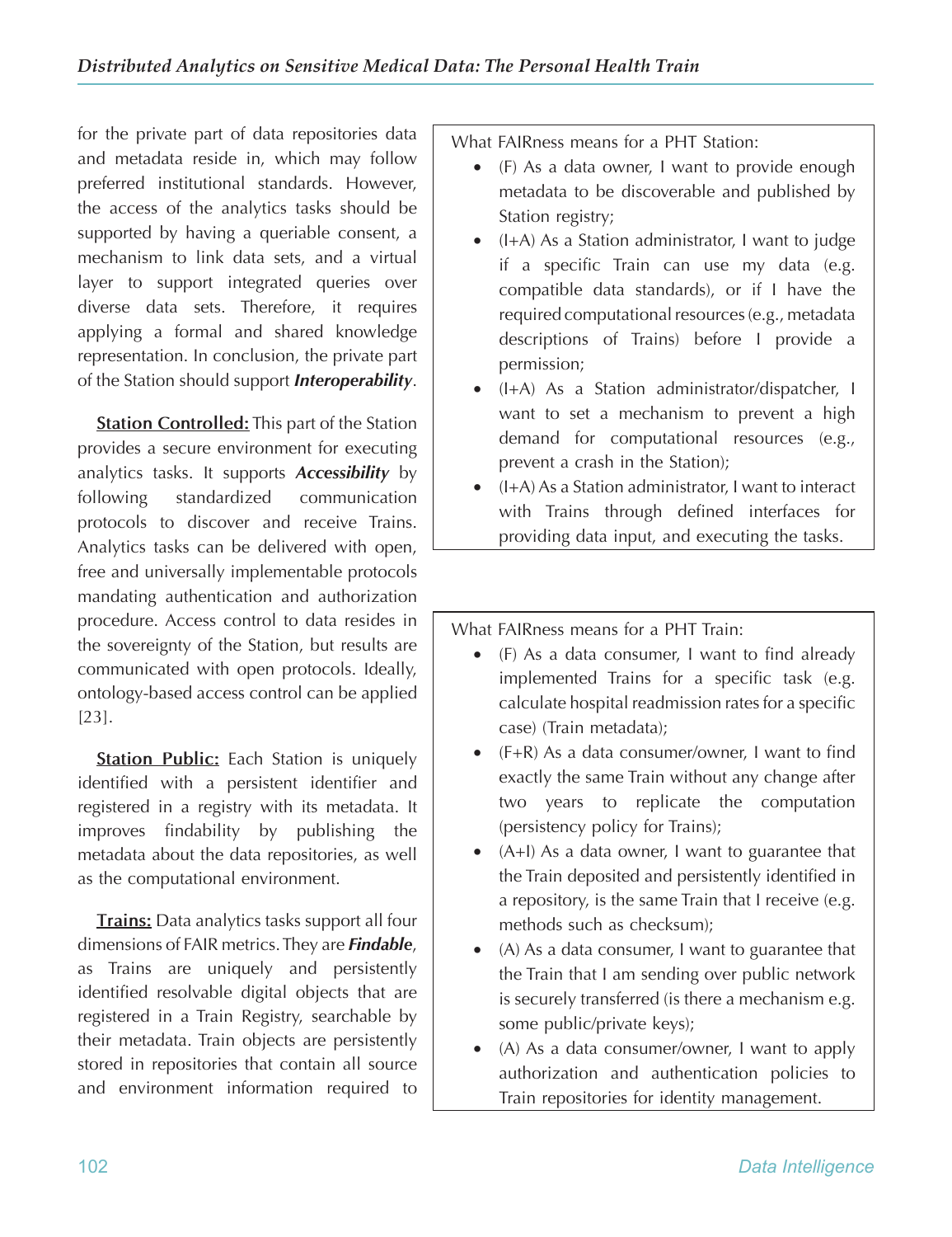execute them. They are *Accessible* with open, free, and universally implementable protocols allowing authentication and authorization. They are *Interoperable* since every Train described by metadata uses a formal, accessible, shared and broadly applicable language, e.g., XML, for knowledge representation. The metadata defines both the content and provenance of the analytics task such as what is the intended use, who developed it, what are the consent requirements, and also the requirements of specific tasks such as dependencies, prescribed data standards and computational resources. They are self-contained which enable virtualization to support interoperability during execution. Trains are *Reusable*, they are designed to be reused in multiple locations. License and certification can be assigned to Trains. They keep detailed provenance metadata, including execution history.

Train repositories are the building stones to achieve the FAIRness of analytics tasks. They should adopt and follow the recommendations set for the data repositories, namely persistent identification, application programming interface (API), Train curation and moderation workflows, accessibility, license for reuse, and

sustainability [24]. The first recommendation to follow is assigning persistent and global identifiers to each Train. Various identifier schemas such as URIs or DOIs can be employed. Trains which are deposited to private registries should be described with rich descriptive and operational metadata and can be registered to public repositories such as DataCite<sup>®</sup>. Trains should receive a PID ideally at the earliest workflow state and in order to support later operations the PID should be embedded to the object [25]. Identification of Trains with PIDs and having associated machine-readable metadata can facilitate distribution of Trains in a Digital Object Architecture [26]. The second recommendation for FAIR Train repositories is to offer a set of well-documented APIs to ensure programmatic access to Trains and Train metadata. The next recommendation is providing a platform to support data scientists to define and moderate their Trains composed

What FAIRness means for PHT Tracks:

- As a dispatcher, I want to have enough metadata to understand the content and requirements of a Train, so that I can route them to the relevant Stations;
- As a dispatcher, I want to have enough metadata about Stations, so that I can communicate with them and direct the relevant Trains to matching Stations;
- As a dispatcher/auditor, I want to check who is sending this specific Train, for which purposes and to which data Stations;
- · As a dispatcher, I want to have enough information about the status of the computation, so that I can communicate results when an execution step is finished;
- As an auditor, I want to have enough provenance metadata so that I can trace and replicate execution flows when needed.

of analytics tasks and metadata. Similar to data curation experts, data scientists will require tools where they can check, verify and approve the content. The accessibility requirement of the Train repository should be ensured by open and implementable protocols such as HTTP(S) and FTP. Moreover, licenses for reuse should be clearly defined for Trains. Currently, there are various options for licensing data and database

<https://datacite.org/>.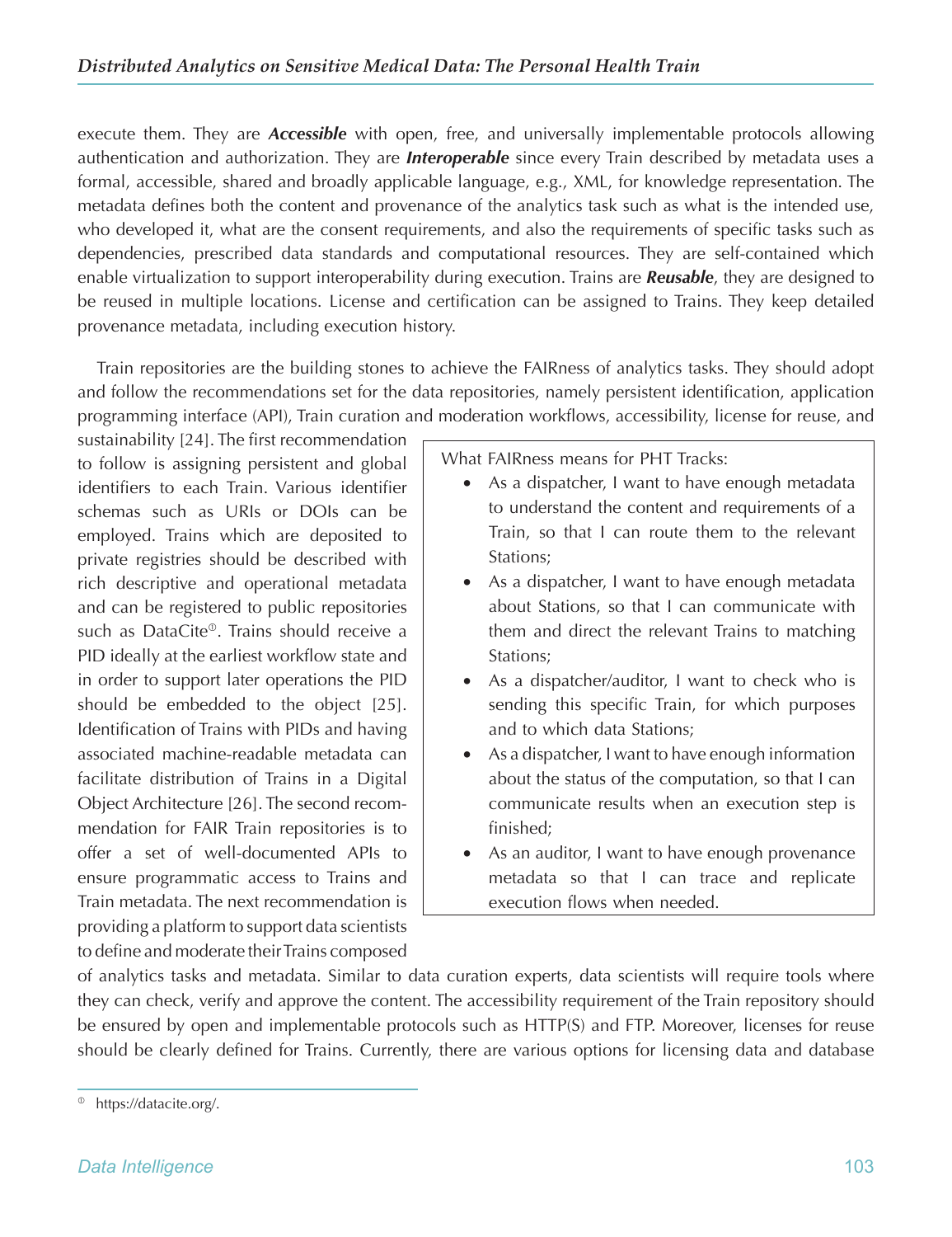rights [27]. Further investigation should be carried out to associate licenses to Trains reflecting the intellectual property and copyrights of analytics task. The last requirement is sustainability: Train repositories should have a long term preservation strategy.

The **PHT Track or Handler** monitors the request/response cycle between Trains and Stations and executes the aggregation tasks whenever required. All communication is logged by the Handler. As a result, it improves the transparency and accountability of the involved partners. Table 1 summarizes the supported FAIR principles by the PHT.

| <b>PHT Concepts</b>    | <b>Functionalities</b>                                                                                                                                                                                                                        | <b>FAIR Principles</b>                              |
|------------------------|-----------------------------------------------------------------------------------------------------------------------------------------------------------------------------------------------------------------------------------------------|-----------------------------------------------------|
| <b>Trains</b>          | They are data analytics tasks that are uniquely identified, richly described<br>with metadata, registered and deposited to repositories. They are machine<br>readable and executable digital objects.                                         | Findable<br>Accessible<br>Interoperable<br>Reusable |
| <b>Station Private</b> | Contains private data repositories and a data integration layer. Links data,<br>stores access rights, exposes data with a standard representation by using<br>terminologies and vocabularies.                                                 | Interoperable                                       |
| Station<br>Controlled  | Executes Trains in a controlled environment. It has defined protocols to<br>communicate with Trains and must also have authentication and<br>authorization procedures. Log data are available after the execution of the<br>task is complete. | Accessible                                          |
| <b>Station Public</b>  | Stations are registered in a repository with metadata. They publish both<br>metadata about the contained data repositories and computational<br>capabilities.                                                                                 | Findable                                            |
| <b>Track</b>           | Provides communication protocols and keeps track of all the<br>communication. Supports traceability and reproducibility of the executed<br>analytics.                                                                                         | beyond FAIR                                         |

|  |  |  |  |  | Table 1. FAIR principles supported by the PHT components. |
|--|--|--|--|--|-----------------------------------------------------------|
|--|--|--|--|--|-----------------------------------------------------------|

## 4. CONCLUSION AND OUTLOOK

The PHT is a novel approach establishing a FAIR distributed data analytics infrastructure enabling the (re)use of distributed healthcare data, while data owners stay in control of their own data. In summary the PHT:

- (i) empowers citizens and organizations to control the use of the data that reside in their own data repositories for the benefit of the individual and society,
- (ii) improves the usability of health data by lowering the barriers for data protection, by ensuring that the privacy and confidentiality of the data subject will be preserved,
- (iii) ensures data sovereignty beyond data security and privacy by supporting the responsible use and builds trust between data consumers and data owners by making analytics processes repeatable, transparent and auditable,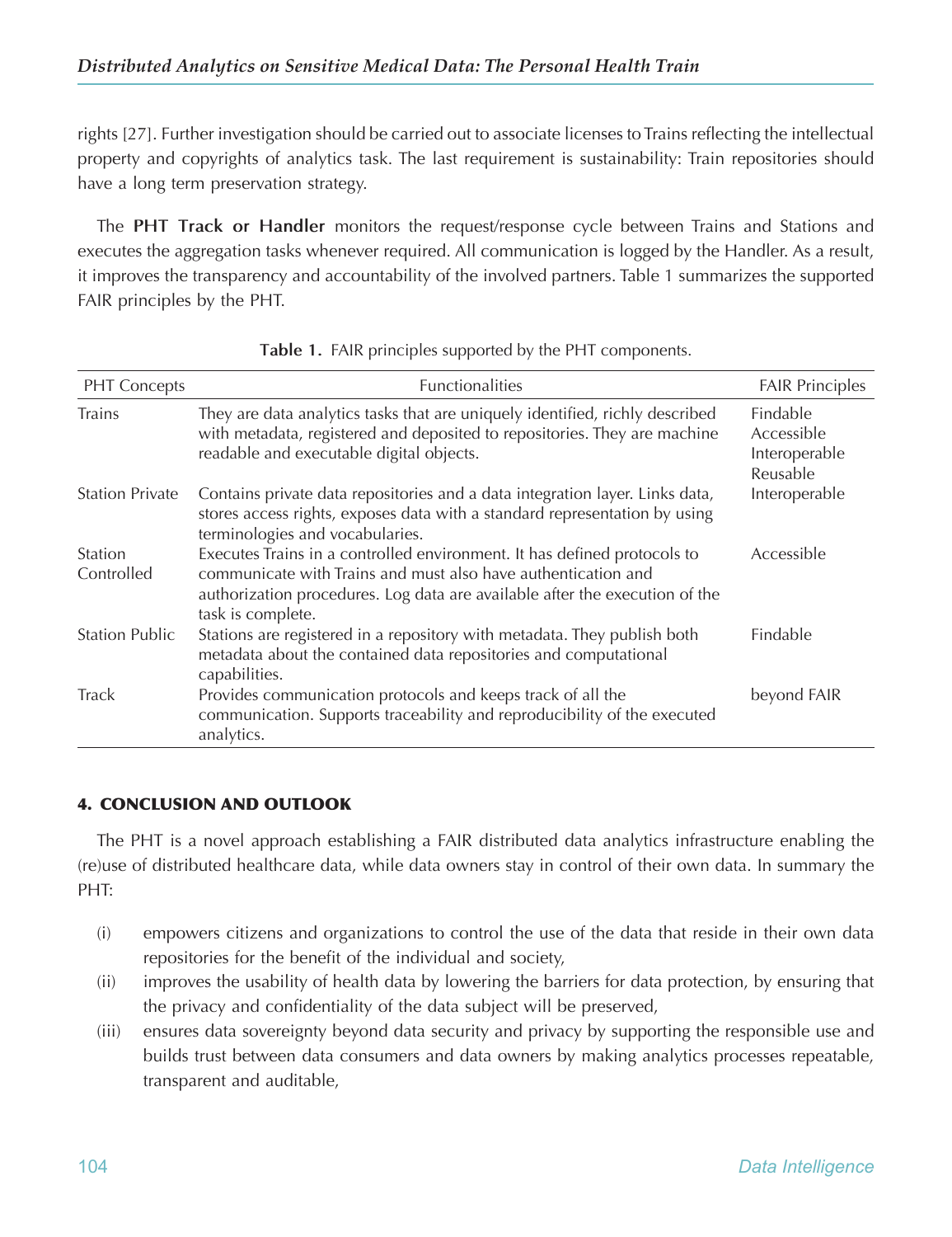(iv) applies FAIR principles to the protocols of how data analytics interacts with FAIR data points by making data analytics tasks itself FAIR and placing machine readability at its core.

The PHT provides a distributed, flexible approach to use data in a network of participants, incorporating the FAIR principles. The PHT facilitates the responsible use of sensitive and/or personal data by adopting international principles and regulations. It supports accountability by providing provenance of analytics execution and audit mechanisms.

The PHT has been already implemented in various use cases. The Maastro clinic has implemented a Patient Cohort Counter (PCC) "Train" as a demonstration using multiple data representations. The PCC calculates the number of matching patients and cohort statistics for a specific disease at a PHT data Station. The PCC can work with different data sources with different data representations (e.g., FHIR, RDF, OMOP-OHDSI, CDISC-ODM) and is agnostic to the underlying data. The current implementation works with two data sources, one with RDF based on the Radiation Oncology Ontology, and one Station using FHIR<sup>®</sup> Other applications are the Varian Learning Portal by Varian Medical Systems and the open source software ppDLI by IKNL which are both example implementations of distributed learning PHT infrastructures in healthcare<sup>®</sup>. One use case demonstration is the development of a distributed Bayesian network model to predict dyspnea after radiotherapy for lung cancer patients which has been developed and used in the Varian Learning portal using data from five different hospitals. The ppDLI implementation currently provides a ready to use implementation of distributed Cox Proportion Hazards algorithm [16]. SMITH and DIFUTURE projects funded by the German Medical Informatics Initiative have developed cross consortia implementations and tested phenotyping use cases [28]. The PHT approach can be applied to various other domains, which want to process data but cannot share them due to the sensitive nature of data, such as the agricultural sector and the courts.

## AUTHOR CONTRIBUTIONS

O. Beyan (beyan@fit.fraunhofer.de) conceived and designed the concept and wrote the paper. A. Choudhury (ananya.choudhury@maastro.nl) wrote the manuscript, and is developing the infrastructure. J. van Soest (johan.vansoest@maastro.nl) reviewed the manuscript and is working on PHT infrastructure development and implementations. O. Kohlbacher (oliver.kohlbacher@uni-tuebingen.de) reviewed the paper and and conceived core components of the architecture. L. Zimmermann (lukas.zimmermann@unituebingen.de) reviewed the paper and works on components of the PHT architecture. H. Stenzhorn (holger. stenzhorn@uni-tuebingen.de) reviewed the paper and participates in the PHT development. R. Karim (rezaul.karim@fit.fraunhofer.de) reviewed the manuscript and is working on PHT infrastructure development and implementations. M. Dumontier (michel.dumontier@maastrichtuniversity.nl) conceived and reviewed the paper. S. Decker (stefan.decker@fit.fraunhofer.de) and A. Dekker (andre.dekker@maastro.nl) conceived

https://github.com/jvsoest/PHT\_on\_FHIR\_demo.

https://distributedlearning.ai/blog/.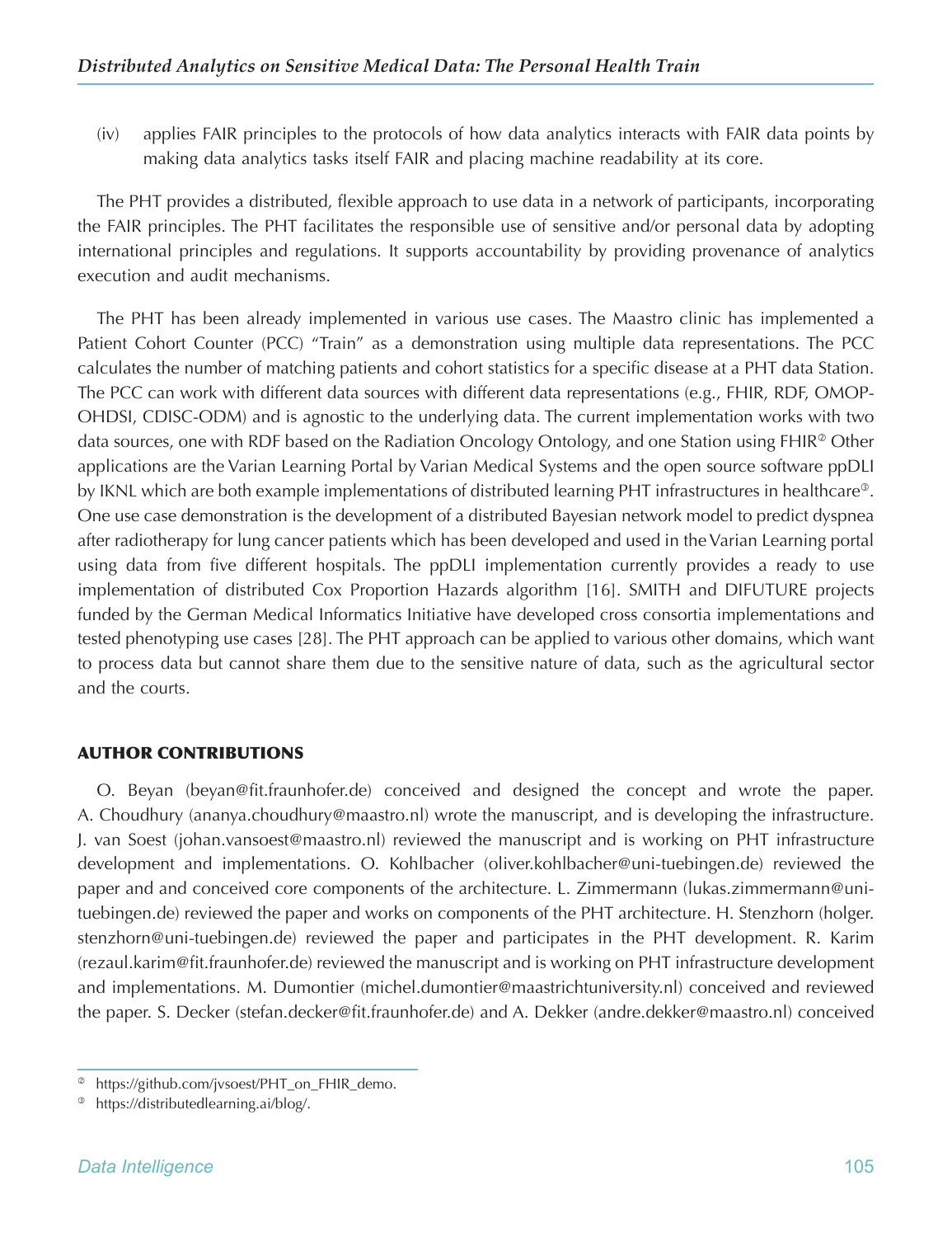and reviewed the paper. L.O. Bonino da Silva Santos (luiz.bonino@go-fair.org) reviewed the paper and works on the design of the Personal Health Train architecture.

## **REFERENCES**

- [1] General Data Protection Regulation (GDPR). Available at: https://gdpr-info.eu/.
- [2] Office of the Privacy Commissioner of Canada. The Personal Information Protection and Electronic Documents Act (PIPEDA). Available at: [https://www.priv.gc.ca/en/privacy-topics/privacy-laws-in-canada/the](https://www.priv.gc.ca/en/privacy-topics/privacy-laws-in-canada/the-personal-information-protection-and-electronic-documents-act-pipeda/)[personal-information-protection-and-electronic-documents-act-pipeda/.](https://www.priv.gc.ca/en/privacy-topics/privacy-laws-in-canada/the-personal-information-protection-and-electronic-documents-act-pipeda/)
- [3] The Data Protection Act. Available at: https://www.gov.uk/data-protection.
- [4] Federal Law of 27 July 2006 N 152-FZ on Personal Data. Available at: [https://pd.rkn.gov.ru/authority/p146/](https://pd.rkn.gov.ru/authority/p146/p164/) [p164/.](https://pd.rkn.gov.ru/authority/p146/p164/)
- [5] Ministry of Electronics and Information Technology, Government of India. Information Technology Act. Available at: https://meity.gov.in/content/information-technology-act.
- [6] China Data Protection Regulations (CDPR). Available: [https://www.chinalawblog.com/2018/05/china-data](https://www.chinalawblog.com/2018/05/china-data-protection-regulations-cdpr.html)[protection-regulations-cdpr.html](https://www.chinalawblog.com/2018/05/china-data-protection-regulations-cdpr.html).
- [7] Privacy and confidentiality: The interagency advisory panel on research ethics (PRE). Available at: [http://](http://www.pre.ethics.gc.ca/eng/policy-politique/initiatives/tcps2-eptc2/chapter5-chapitre5/) [www.pre.ethics.gc.ca/eng/policy-politique/initiatives/tcps2-eptc2/chapter5-chapitre5/.](http://www.pre.ethics.gc.ca/eng/policy-politique/initiatives/tcps2-eptc2/chapter5-chapitre5/)
- [8] K. El Emam, S. Rodgers & B. Malin. Anonymising and sharing individual patient data. BMJ 350(2015), h1139. doi: 10.1136/bmj.h1139.
- [9] V. Torra & G. Navarro-Arribas. Big data privacy and anonymization. In: A. Lehmann et al. (eds.) Privacy and Identity Management. Facing up to Next Steps. Privacy and Identity 2016. Cham, Switzland: Springer. doi: 10.1007/978-3-319-55783-0\_2.
- [10] Secondary use of clinical data: The Vanderbilt approach. Available at: [https://www.ncbi.nlm.nih.gov/](https://www.ncbi.nlm.nih.gov/pubmed/24534443) [pubmed/24534443.](https://www.ncbi.nlm.nih.gov/pubmed/24534443)
- [11] A distributed infrastructure for life-science information. Available at: https://elixir-europe.org/.
- [12] i2b2 Research Data Warehouse. Available at: https://i2b2.cchmc.org/.
- [13] DataSHIELD Newcastle University. Available at: [http://www.datashield.ac.uk/about/howdoesdatashield](http://www.datashield.ac.uk/about/howdoesdatashieldwork/examplesofdatashieldinfrastructure/) [work/examplesofdatashieldinfrastructure/](http://www.datashield.ac.uk/about/howdoesdatashieldwork/examplesofdatashieldinfrastructure/).
- [14] DataSHIELD New directions and dimensions. Available at: [https://datascience.codata.org/articles/10.5334/](https://datascience.codata.org/articles/10.5334/dsj-2017-021/) [dsj-2017-021/.](https://datascience.codata.org/articles/10.5334/dsj-2017-021/)
- [15] What drives academic data sharing? Available at: [https://journals.plos.org/plosone/article?id=10.1371/](https://journals.plos.org/plosone/article?id=10.1371/journal.pone.0118053) [journal.pone.0118053](https://journals.plos.org/plosone/article?id=10.1371/journal.pone.0118053).
- [16] A. Jochems, T.M. Deist, J. van Soest, M. Eble, P. Bulens, P. Coucke, ... & A. Dekker. Distributed learning: Developing a predictive model based on data from multiple hospitals without data leaving the hospital – A real life proof of concept. Clinical and Translational Radiation Oncology 121(3)(2016), 459–467. doi: 10.1016/j.radonc.2016.10.002.
- [17] T.M. Deist, A. Jochems, J. van Soest, G. Nalbantov, C. Oberije, S. Walsh, ... & P. Lambin. Infrastructure and distributed learning methodology for privacy-preserving multi-centric rapid learning health care: euroCAT. Clinical and Translational Radiation Oncology 4(2017), 24–31. doi: 10.1016/j.ctro.2016.12.004
- [18] M.D. Wilkinson, M. Dumontier, I.J. Aalbersberg, G. Appleton, M. Axton, A. Baak, … & B. Mons. The FAIR guiding principles for scientific data management and stewardship. Scientific Data 3(2016), Article No. 160018. doi: 10.1038/sdata.2016.18.